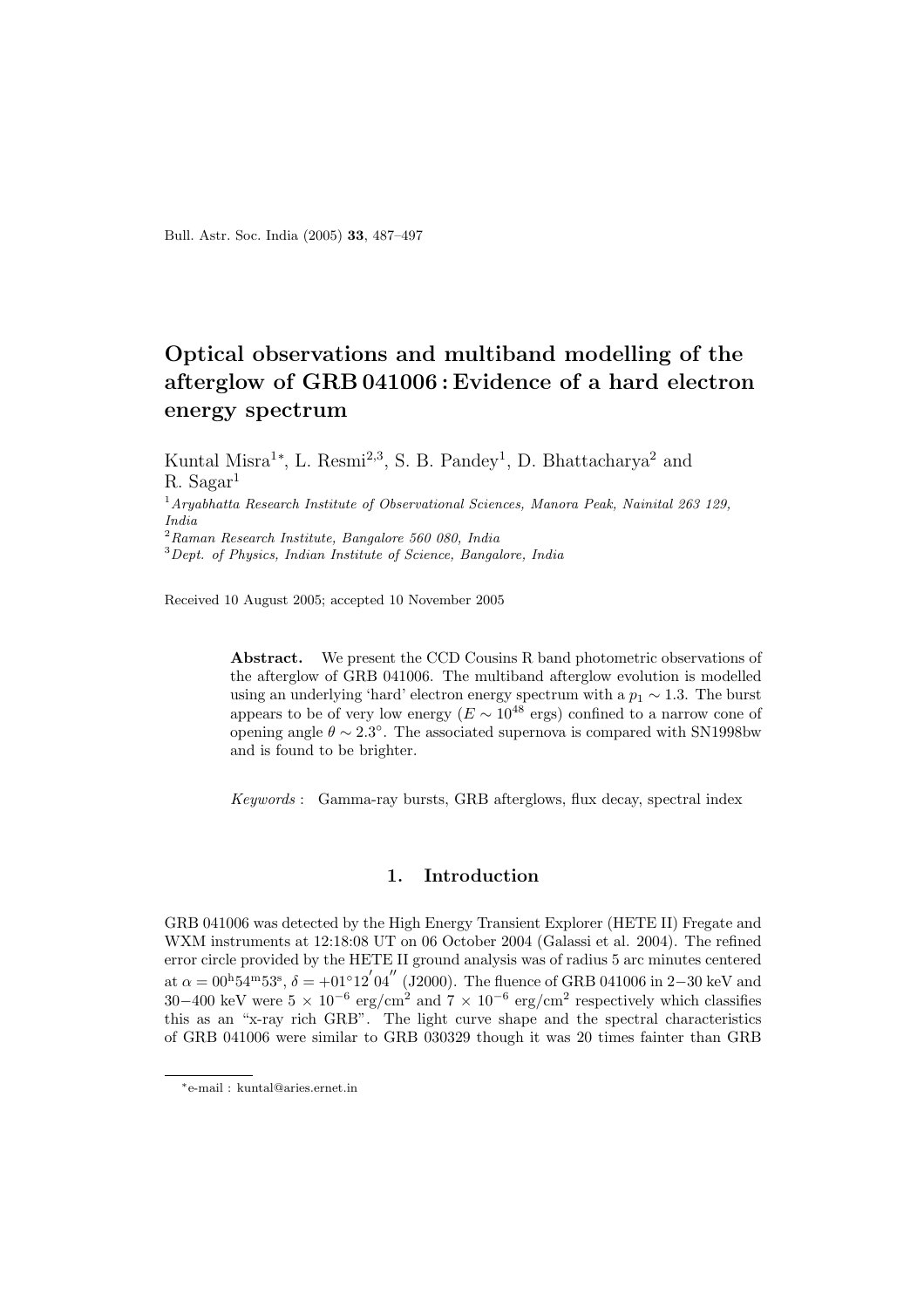488 K. Misra et al.

030329. A fading x-ray counterpart was reported by Butler et al. (2004) and the optical afterglow located at  $\alpha = 0^{0.54^{\rm m}} 50^{\rm s} .17$ ,  $\delta = +01°14'07''$  (J2000) was found by Da Costa, Noel and Price (2004). From low resolution spectroscopy performed on October 7.10 UT Fugazza et al.  $(2004)$  derived a redshift of  $z = 0.712$  for this burst. This value was later confirmed by Price et al. (2004). The optical afterglow showed a 'supernova bump' around 5.0 days. Adopting the fluence reported by Galassi et al. (2004) and the estimated redshift, Fugazza et al. (2004) derive the isotropic equivalent gamma−ray energy of the burst to be  $E_{iso} = 1.5 \times 10^{52}$  erg.

In this paper we present Cousins R filter optical observations of the afterglow of GRB 041006 carried out during the first night of the GRB trigger and the modelling of the data along with the multiband observations available so far in the literature. For a reliable determination of the optical afterglow magnitudes we imaged the field of GRB 041006 along with RU 152 standard region of Landolt (1992) and calibrated a total of 10 stars in the field. The optical observations and the data reduction is discussed in section 2 and the modelling assuming a 'double slope' electron energy spectrum is discussed in section 3. Section 4 explains briefly about the associated supernova and its comparison with SN1998bw. A brief discussion is presented in section 5 and the conclusions follow in section 6.

# 2. Observations and data reduction

The observations in Cousins R filter of the optical afterglow of GRB 041006 were carried out on 06 October 2004 using the 104-cm Sampurnanand Telescope of ARIES, Nainital. One pixel of the 2048  $\times$  2048 pixel<sup>2</sup> size chip corresponds to a square of 0''.38 side, and the entire chip covers a field of  $13' \times 13'$  on the sky. The gain and read out noise of the CCD camera are 10 e<sup>−</sup>/ADU and 5.3 e<sup>−</sup> respectively.

We observed the Landolt (1992) standard RU 152 and the OA field in VRI filters on 08 October 2004 for photometric calibration during good photometric sky conditions. Several bias and twilight flat frames were observed with the CCD camera to calibrate the images using standard techniques.

ESO MIDAS, NOAO IRAF and DAOPHOT softwares were used to process the images. The values of the atmospheric extinction on the night of 08/09 October 2004 determined from the observations of RU 152 bright stars are 0.19, 0.15 and 0.11 mag in V, R and I filters respectively. The 7 standard stars in the RU 152 region cover a range of  $-0.06 < (V - R) < 0.47$  in colour and of  $11.08 < V < 15.02$  in brightness. This gives the following transformation equations

 $v_{ced} = V - (0.11 \pm 0.01)(V - R) + (4.29 \pm 0.004)$  $r_{ccd} = R - (0.12 \pm 0.01)(V - R) + (4.20 \pm 0.004)$  $i_{ccd} = I - (0.14 \pm 0.02)(R - I) + (4.69 \pm 0.007)$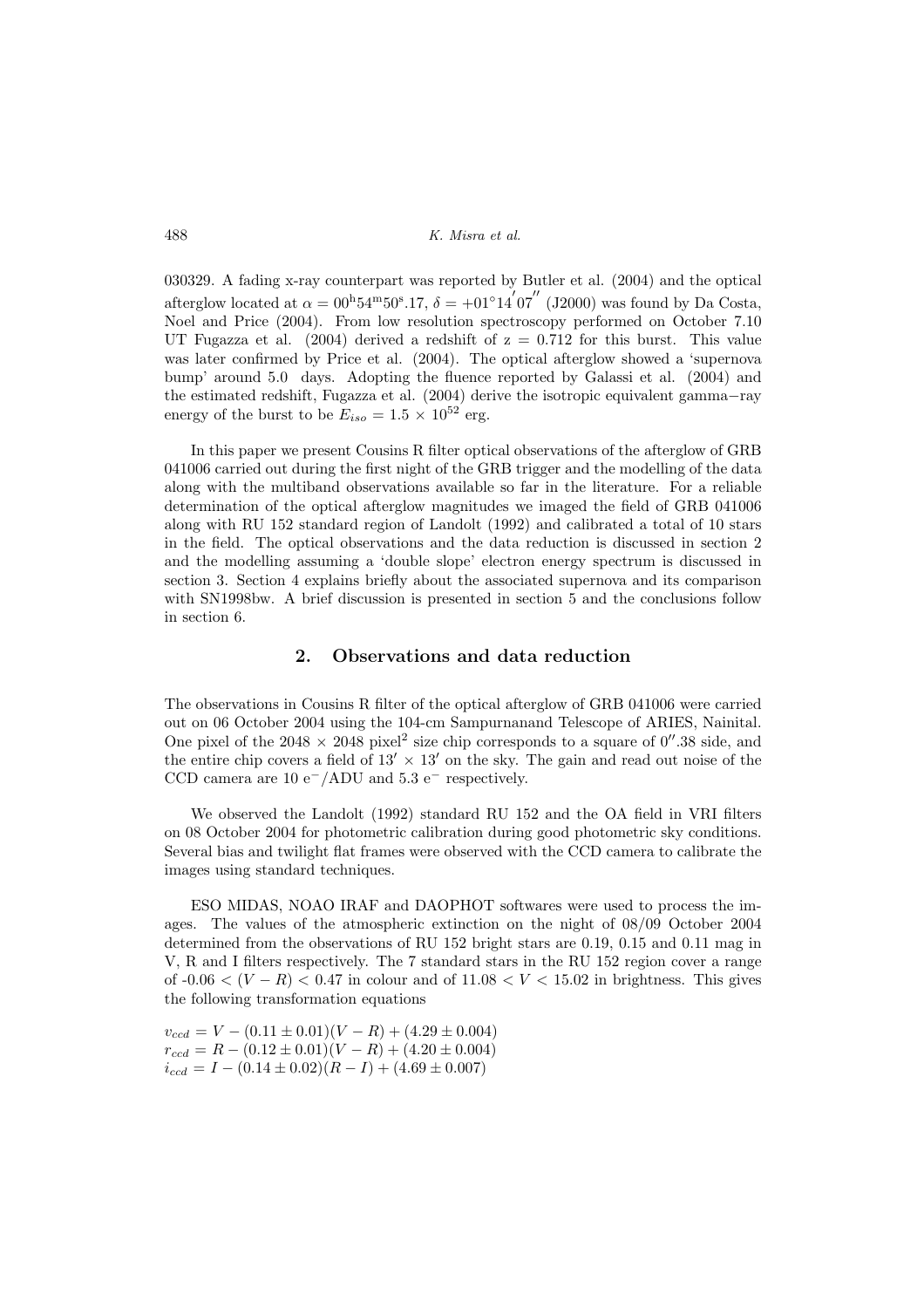#### Optical observations 489

where V, R, I are standard magnitudes and  $v_{ccd}$ ,  $r_{ccd}$ ,  $i_{ccd}$  represent the instrumental magnitudes normalized for 1 s of exposure time and corrected for atmospheric extinction. The colour coefficients, zero-points and errors in them were determined by fitting least square linear regressions to the data points. Using these transformations, VRI photometric magnitudes of 10 secondary stars were determined in GRB 041006 field and their values are listed in Table 1. The  $(X, Y)$  CCD pixel coordinates are converted to  $\alpha_{2000}$ ,  $\delta_{2000}$  values using the astrometric positions given by Henden (2004). The 10 secondary stars in the GRB 041006 field were observed 2, 4 and 2 times in  $V, R$  and I filters respectively. These stars have internal photometric accuracy better than 0.01 mag. The zero-point differences on comparison between our photometry and that of Henden's (2004) are  $0.058 \pm 0.043$ ,  $0.062 \pm 0.045$  and  $0.026 \pm 0.041$  in V, R and I filters respectively. These differences are based on the comparison of the 10 secondary stars in the GRB 041006 field.

Our first observation was made at  $\sim 0.24$  days after the burst. Several short exposures, with exposure time varying from 5 min to 25 min, were taken to image the OA of GRB 041006. To improve the signal-to-noise ratio of the OA, the data have been binned in  $2\times 2$  pixel<sup>2</sup>. Profile-fitting magnitudes were determined from these images using DAOPHOT II software. The profile magnitudes were converted to aperture (about 4 arcsec) magnitudes using aperture growth curve determined from well isolated secondary stars. They were differentially calibrated with respect to the secondary stars listed in Table 1. The magnitudes derived in this way are given in Table 2.

The published photometric measurements by Kinugasa et al. (2004a), Ferrero et al. (2004), Monfardini et al. (2004), Fynbo et al. (2004), Fugazza et al. (2004), Greco et al. (2004), D'Avanzo et al. (2004), Garnavich et al. (2004), Balman et al. (2004), Covino et al. (2004), Bikmaev et al. (2004) and Garg et al. (2004) were converted to the present photometric scales using the secondary stars listed in Table 1

### 3. Multiband modelling

The afterglow flux  $f_{\nu}(t)$  observed at a given frequency  $\nu$  at time t after the burst is usually described by a powerlaw  $(f_{\nu}(t) \propto \nu^{-\beta} t^{-\alpha})$ , with  $\alpha$  and  $\beta$  assuming different values in different spectral and dynamical regimes of evolution (See Piran 2004 for a recent review). The optical afterglow of GRB041006 exhibited a relatively flat decay  $\alpha_1 \sim 0.5$  in the early phase which steepened to  $\alpha_2 \sim 1.3$  after a break around 0.14 day (Stanek et al. 2004, Soderberg et al. 2005). If this break is due to the lateral spreading of a conical fireball, the indices indicate a relatively hard  $(p < 2)$  energy spectrum for the synchrotron emitting electrons (Bhattacharya 2001). At 0.058 day the intrinsic spectral index of the afterglow was  $0.685 \pm 0.13$  between B and V bands (Da Costa & Noel 2004). At 1.74 day, the index became  $1.0 \pm 0.18$  between B and R bands (Garnavich et al. 2004). But this is only a marginal steepening, seen within one sigma error. The x-ray spectral index of  $0.9 \pm 0.2$  measured at 1.23 days (Butler et al. 2004) is consistent with the  $\beta$ observed within the optical bands. Hence, the reported spectral indices in both optical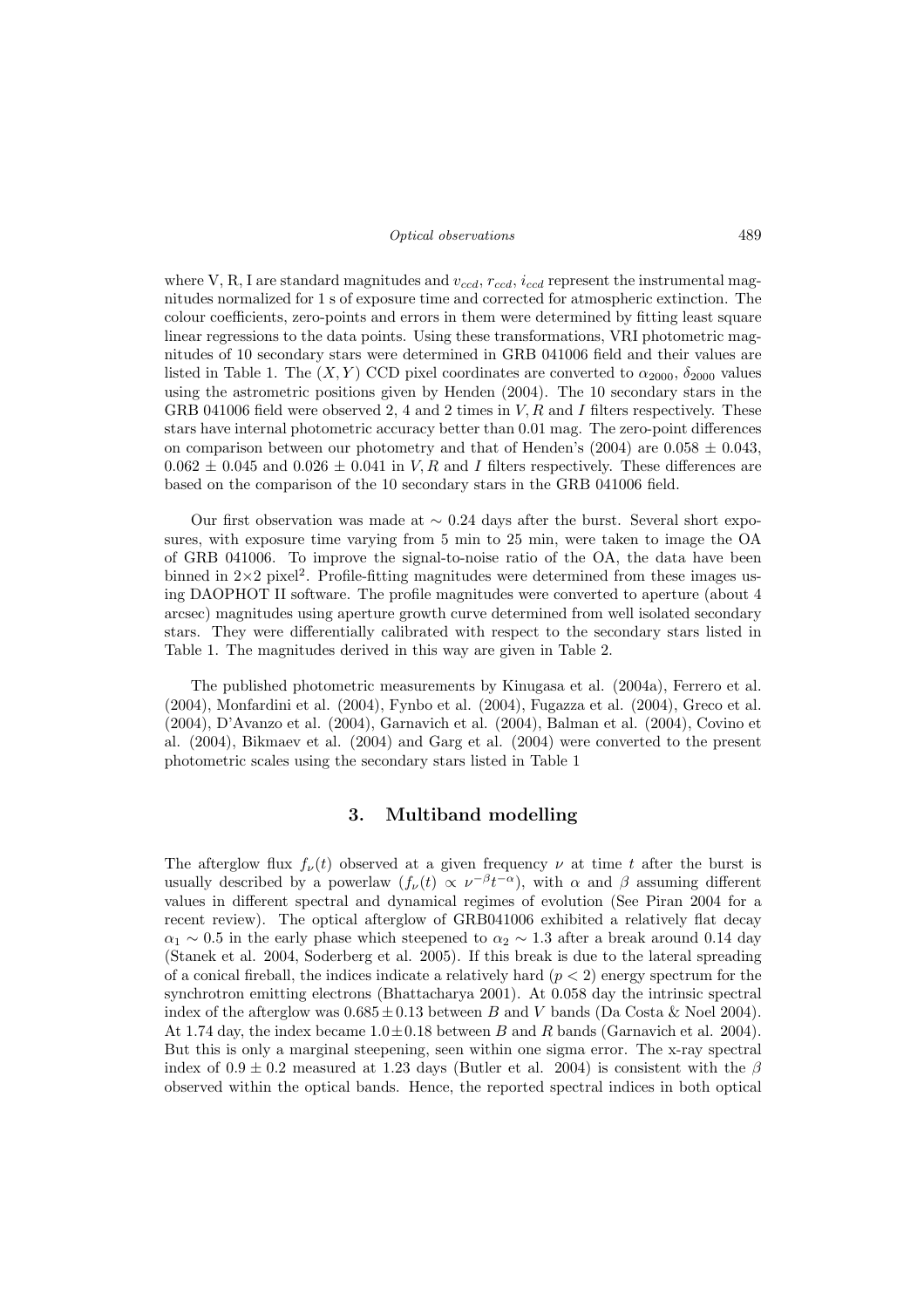**Table 1.** The identification number (ID),  $(\alpha, \delta)$  for epoch 2000, standard  $V, (V - R)$  and  $(R - I)$  photometric magnitudes of the stars in the GRB 041006 region are given. Number of observations taken in  $V, R$  and  $I$  filters are 2, 4 and 2 respectively.

| ID.            | $\alpha_{2000}$     | $\delta_{2000}$    | V              | $V-R$          | $R-I$          |
|----------------|---------------------|--------------------|----------------|----------------|----------------|
|                | $(h \, \text{m s})$ | $(\text{deg m s})$ | $(\text{mag})$ | $(\text{mag})$ | $\text{mag}$ ) |
| 1              | 00 54 47            | 01 14 05           | 17.99          | 0.19           | 0.27           |
| $\overline{2}$ | 00 54 37            | 01 14 02           | 13.67          | 0.33           | 0.39           |
| 3              | 00 55 01            | 01 11 25           | 13.98          | 0.43           | 0.40           |
| 4              | 00 54 38            | 01 12 59           | 17.36          | 0.57           | 0.54           |
| 5              | 00 54 54            | 01 15 47           | 16.96          | 0.59           | 0.56           |
| 6              | 00 54 53            | 01 17 47           | 15.19          | 0.58           | 0.53           |
| 7              | 00 54 55            | 01 16 58           | 15.21          | 0.42           | 0.40           |
| 8              | 00 54 57            | 01 19 31           | 14.38          | 0.60           | 0.53           |
| 9              | 005505              | 01 17 07           | 16.21          | 0.38           | 0.36           |
| 10             | 00 55 01            | 01 15 39           | 15.47          | 0.47           | 0.47           |
|                |                     |                    |                |                |                |

Table 2. CCD Cousins R band optical observations of the GRB 041006 afterglow using the 104-cm Sampurnanand Telescope at ARIES, Nainital.

| Date $(UT)$  | Magnitude         | Exposure Time Passband |   |
|--------------|-------------------|------------------------|---|
| 2004 October | (mag)             | s)                     |   |
| 6.7572       | $19.80 \pm 0.056$ | 300                    | R |
| 6.7666       | $19.74 \pm 0.034$ | 600                    | R |
| 6.7763       | $19.91 \pm 0.043$ | 600                    | R |
| 6.7867       | $19.93 \pm 0.053$ | 800                    | R |
| 6.8151       | $20.02 \pm 0.047$ | 1200                   | R |
| 6.8305       | $20.06 \pm 0.059$ | 1200                   | R |
| 6.8472       | $20.04 \pm 0.047$ | 1200                   | R |
| 6.8624       | $20.06 \pm 0.059$ | 1200                   | R |
| 6.8772       | $20.23 \pm 0.062$ | 1200                   | R |
| 6.9101       | $20.22 \pm 0.053$ | 1500                   | R |

and x-ray bands support the inference of a hard electron energy spectrum. Butler et al. (2004) report that the x-ray light curve follows a single power law of slope  $-1.0 \pm 0.1$ during 0.7 to 1.7 days. This indicates that the x-ray flux decay is slower than the optical. But using the same data presented by the authors we find that a powerlaw of slope even close to 1.4 could describe the flux evolution fairly well. Apart from the optical and x-ray observations, upper limits to the afterglow flux are available in near IR (Kinugasa et al. 2004b), millimeter (Barnard et al. 2004a, 2004b) and also in radio (Soderberg et al. 2004) wavelengths.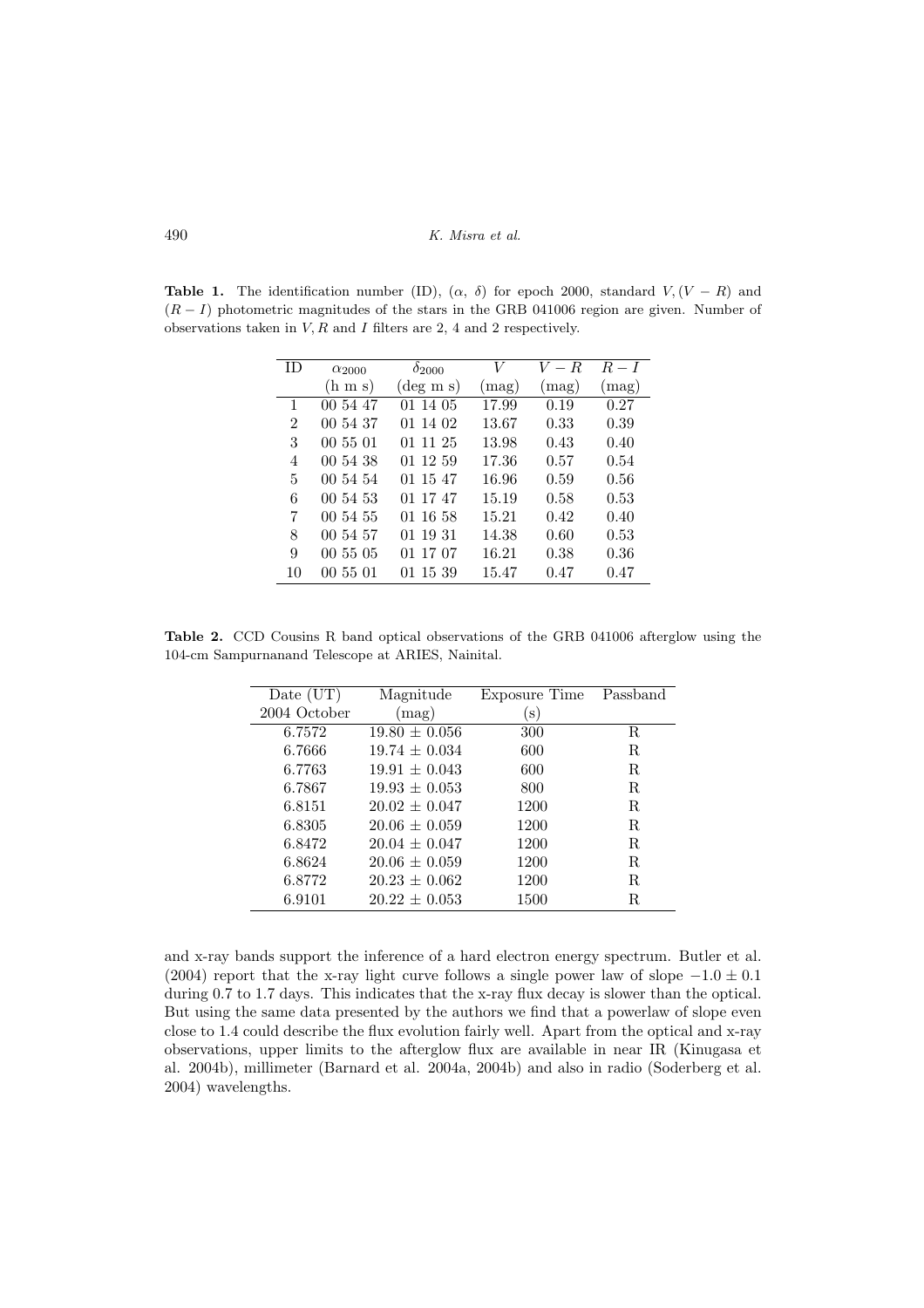Optical observations 491



Figure 1. A  $12' \times 12'$  R band image of GRB 041006 optical afterglow. The position of the optical afterglow is marked with a circle. The 10 secondary stars used for calibration are also marked. North is up and East is to the left.

We attempted modelling the multi wavelength afterglow evolution with an underlying 'double slope' electron energy spectrum. The electrons are assumed to be distributed in a flatter spectrum  $(p_1 < 2)$  until a cutoff energy  $\gamma_i m_e c^2$ , and thereafter towards the higher energy end, the distribution steepens to  $p_2 > 2$  (see Panaitescu and Kumar (2001) for a discussion on such double slope electron energy distribution).  $\gamma_i$  is termed as the 'injection break'. The evolution of  $\gamma_i$  significantly affects the afterglow light curve. Following Bhattacharya (2001), we parametrize the evolution of the injection break as  $\gamma_i = \xi \Gamma^q$ where  $\Gamma$  is the bulk Lorentz factor of the shock and  $\xi$  is the constant of proportionality.

We assume the cooling frequency  $(\nu_c)$  to be below the optical bands to satisfy  $\alpha$  of 0.5 and  $\beta$  in the range of 0.6 – 0.7 simultaneously. There is no signature of a steepening seen at the higher energy end of the spectrum from the available observations. The upper cut off of the electron energy spectrum may lie at energies higher than what the observations could probe. Hence we place the 'injection break frequency',  $\nu_i$ , corresponding to the electron Lorentz factor  $\gamma_i$ , above the x-ray band. We compute the spectral evolution of the afterglow with these basic assumptions. A broken power-law model for the underlying spectrum and evolution is used (Sari et al. 1998 ), with Band-type smoothening (Band et al. 1993) applied to spectral and temporal breaks. After excluding the NIR/mm/radio upper-limits and optical data beyond 5 days (where a supernova bump prominently appears) from the fit, the model converged to a minimum  $\chi^2_{\text{DOF}}$  of 3.4. An additional extinction other than that due to Galactic dust  $(A_V \text{ of } 0.07 \text{ mag}, \text{ estimated})$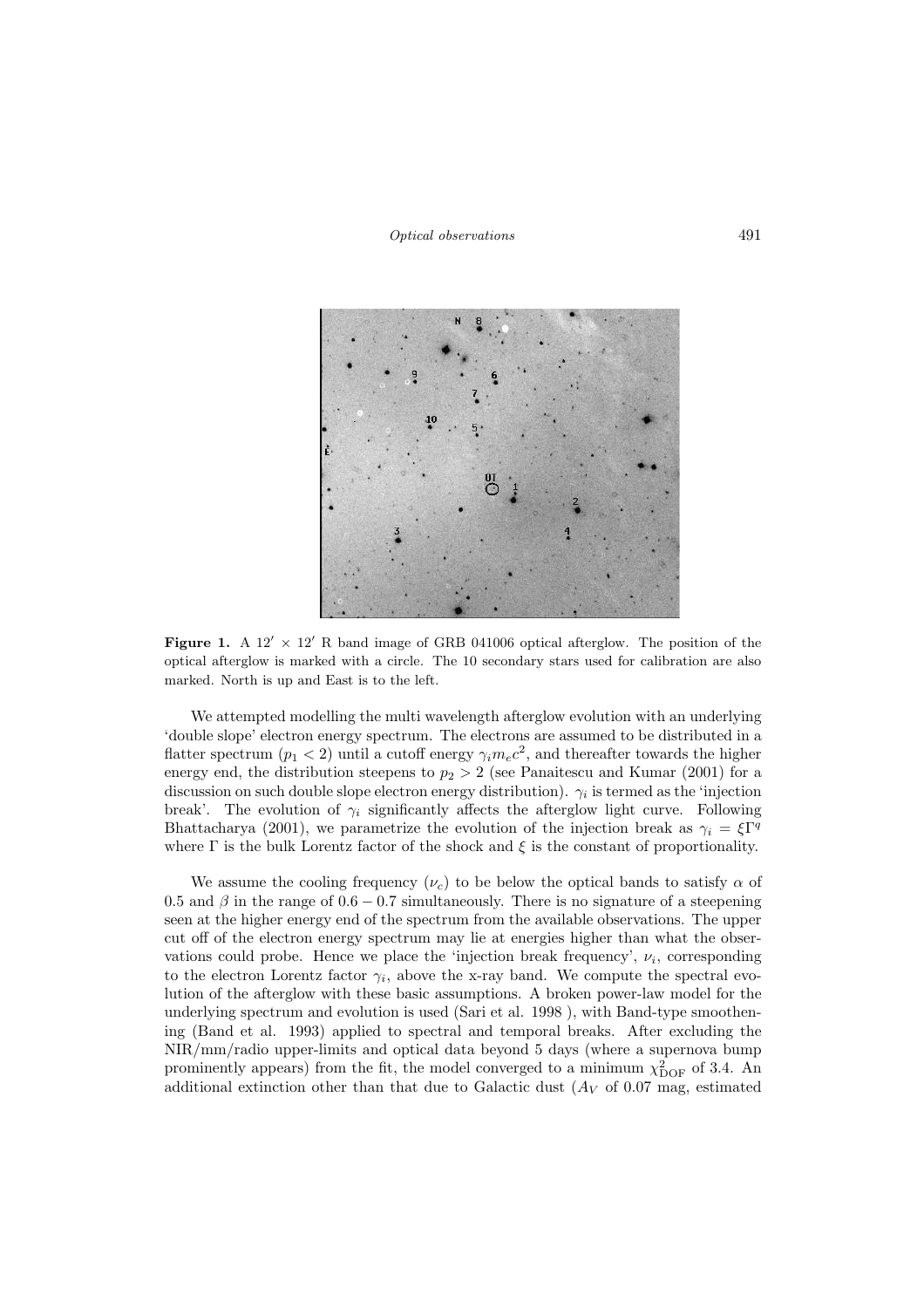| Electron Distribution |                   |         | Spectral                               |  |  |
|-----------------------|-------------------|---------|----------------------------------------|--|--|
| Parameters            |                   |         | Parameters                             |  |  |
|                       |                   |         | (At 0.1 days)                          |  |  |
| $p_1$                 | $1.29 - 1.32$     | $\nu_m$ | $(1.2-3.0) \times 10^{12}$ Hz          |  |  |
| $p_2$                 | > 2.2             | $\nu_c$ | $(1.0-2.0)\times10^{14}$ Hz            |  |  |
| q                     | $1.0\,$           | $\nu_i$ | $\sqrt{2.4 \times 10^{20} \text{ Hz}}$ |  |  |
| $t_{\it i}$           | $0.17 - 0.24$ day | $f_m\$  | $(0.37 - 0.49)$ mJy                    |  |  |
| Others                |                   |         |                                        |  |  |
| host)<br>$E_{(B-V)}$  | $0.01 - 0.05$ mag |         |                                        |  |  |

Table 3. Model parameters.

for this direction using the data of Schlegel et al. 1989) is required by the model, which could result from the dust distribution in the host galaxy of the GRB. We obtained  $A_V$ in the range of 0.03−0.16 mag in the host rest frame, assuming a Galaxy type extinction law for the dust distribution (Cardelli et al. 1989). According to Butler et al. (2004) the x-ray spectrum is well fit by an absorbed power-law with the neutral hydrogen column density  $(N_H)$  greater than that expected from the Galactic column along the line of sight. They estimate an excess  $N_H$  of  $3.2 \times 10^{21}$  cm<sup>-2</sup> for the host rest frame. The rest frame  $N_H$  to  $E_{(B-V)}$  ratio is two to three orders of magnitude higher than the empirical value obtained for the ISM of our galaxy (Predehl  $\&$  Schmitt, 1994). This might imply a different type of dust in the GRB host, and is not a surprising fact if GRBs are to occur at star forming regions, where dust depletion is highly probable.

In determining the physical parameters, the total number of unknowns were five (isotropic equivalent energy release  $E_{\text{iso}}$ , number density of the ambient medium n, fractional energy content in electrons  $\epsilon_e$ , that in the magnetic field  $\epsilon_B$  and  $\xi$ , the constant of proportionality for  $\gamma_i$ ). However the total number of parameters inferred from the observations are four since the self absorption frequency  $\nu_a$  is not well determined. We hence assumed a range of values for  $n$ , and obtained the remaining four physical parameters for the afterglow. Since only lower limit is available for  $\nu_i$  and  $p_2$ ,  $\xi$  is not well constrained from the upper end. This will also affect the precise determination of  $\epsilon_e$ , but the best fit provides a value close to unity for  $\epsilon_e$ . Tables 3 & 4 lists the fit parameters and the derived physical parameters for a nominal value of  $n = 1.0$  respectively, from the best fit model. A decrease in the value of n to 0.05 atom/cc increases  $E_{iso}$  to  $8 \times 10^{52}$  ergs, and  $\epsilon_B$  to 0.2. By increasing the number density to 50 atom/cc, the isotropic energy decreased to  $10^{51}$  ergs and  $\epsilon_B$  decreased to 3. ×  $10^{-3}$ . We obtain a range of  $(1.0 - 7.0) \times 10^{48}$  ergs for the total energy release corresponding to a range of  $0.05 - 50.0$  atom/cc for n. We used  $z = 0.716$  (Price et al. 2004) and a corresponding luminosity distance of 4.72 Gpc (assuming a cosmology of  $H_0 = 65$  km/sec/Mpc,  $\Omega_m = 0.3$  and  $\Omega_{\Lambda} = 0.7$ ). We have displayed the observations along with the model in figure 2.

Since available observations do not cover the 0.12 day break in various bands, its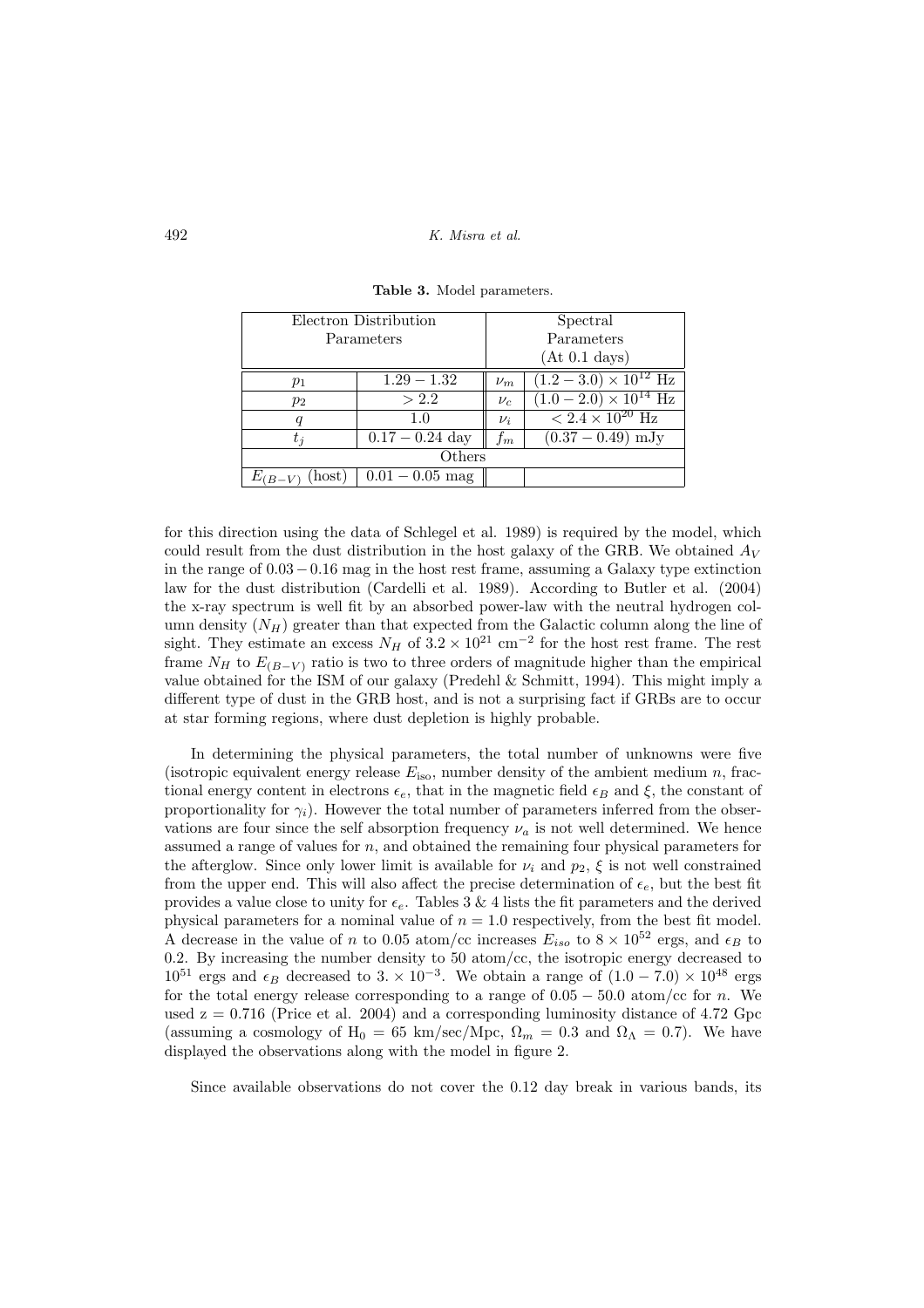| $n$ (assumed) | $1.0~\mathrm{atom/cc}$                                    |
|---------------|-----------------------------------------------------------|
| $\epsilon_e$  | $\sim$ 1.0                                                |
| $\epsilon_B$  | $0.07 - 0.14$                                             |
|               | $> 2.0 \times 10^5$                                       |
| $E_{iso}$     | $\sqrt{(2.0-4.0)\times 10^{51}}$ ergs                     |
| $\theta$ i    | $\frac{1.7^{\circ}-2.8^{\circ}}{1.7^{\circ}-2.8^{\circ}}$ |
| $E_{tot}$     | $(1.4-3.4)\times10^{48}$ ergs                             |

Table 4. Physical parameters.



Figure 2. GRB 041006 afterglow observations in different bands along with the model. Filled circles represent our data and open circles represent the data from literature. Light curve in different bands are shifted as indicated. Inset : X-ray observations and radio upper limits along with the model.

achromatic nature as expected for a jet break, can not be confirmed. As a mild evolution in the optical spectral index between 0.06 days to 1.7 days has also been reported, we examined the possibility of the temporal steepening arising from the passage of a spectral break through R-band. The observed change in  $\alpha$  is  $\sim 0.8$  and the maximum change that could be attributed to  $\beta$  is 0.3. Passage of the cooling frequency would predict  $\Delta \alpha = 0.25$ and  $\Delta\beta = 0.5$ , and hence can not reproduce the observed  $\alpha$  and  $\beta$ . The only other possi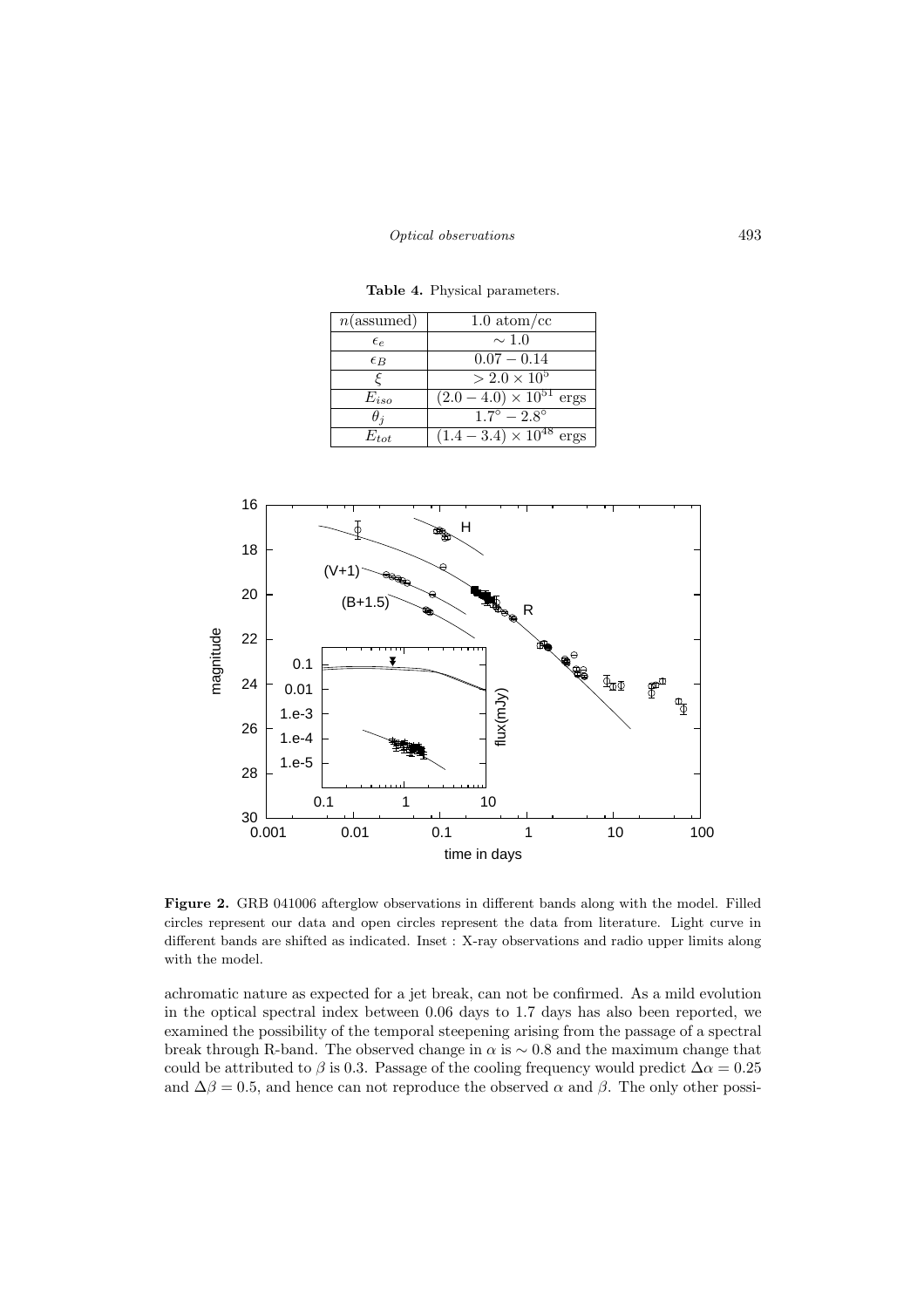bility is the passage of the injection break through R-band around 0.1 day, with  $p_1$  being  $\sim$  1.3 and  $p_2 \sim$  2.3. A model with this assumption can reproduce the optical observations and the NIR/mm/radio upper limits very well but it underpredicts the x-ray observations by two orders of magnitude, requiring a substantial contribution from inverse-compton emission. Following the method used by Sari & Esin (2001), appropriately modified for  $p < 2$ , we calculated the inverse compton emission for this model, and found that it is negligible at the x-ray frequencies.

We find from our analysis that the best possible explanation for the multi wavelength observations for this afterglow is the synchrotron emission from a collimated outflow with electrons distributed in a hard energy spectrum.

### 4. The associated supernova

The afterglow optical flux decay has shown deviation from a powerlaw behaviour after  $\sim$  0.5 days and exhibited a bump around 25 days. Stanek et al. (2004) attributes this behaviour to the emission from an associated supernova. We subtracted the modelled power-law flux and an assumed host galaxy flux from the observed emission to estimate the supernova contribution. There is no measurement available for the host galaxy flux and we are left with only assumptions. Stanek et al. (2004) find that the supernova associated with GRB 041006 peaks at a later (1.35 times) time after explosion and is also brighter in comparison to SN1998bw redshifted to  $z = 0.716$ . Soderberg et al. (2005) from the late HST observations (mainly I band) conclude that the supernova is  $\sim 0.3$ magnitudes brighter than a k-corrected SN1998bw whilst no additional stretch in time is required. They also point out the possibility of late time flux getting contaminated by the host and also by a nearby galaxy.

The major difference our afterglow model has, in this context, is the presence of the host extinction (rest frame  $A_V = 0.1$  mag in the best fit model). We used the late afterglow magnitudes of Stanek et al. (2004) in R-band and Soderberg et al. (2005) in I band to obtain the residual flux, which could be attributed to the associated supernova after subtracting the host flux. We assumed four free parameters (host galaxy flux in both the bands,  $\Delta m$ , the shift in magnitude required and  $\delta$ , the multiplication factor for the time axis) and performed a linear least square fit. The template matches best with the associated SN lightcurve for  $\Delta m$  in the range (one sigma) of  $-0.55$  to  $-0.75$ ,  $\delta$  between 1.05 and 1.1, R(host) in the range of 26.2 to 28.8 mag and I(host) between 26.8 and 28.9 mag (figure 3). From the figure, it appears that the I band data fits better with the template compared to the R band. We notice that a different value of  $\Delta m$ and  $\delta$  would be required to fit the R band better, which suggests that the associated SN may have a different spectrum compared to that of SN1998bw. This could also be the reason for the different conclusions arrived at by Stanek et al. (2004) and Soderberg et al. (2005) about the associated SN.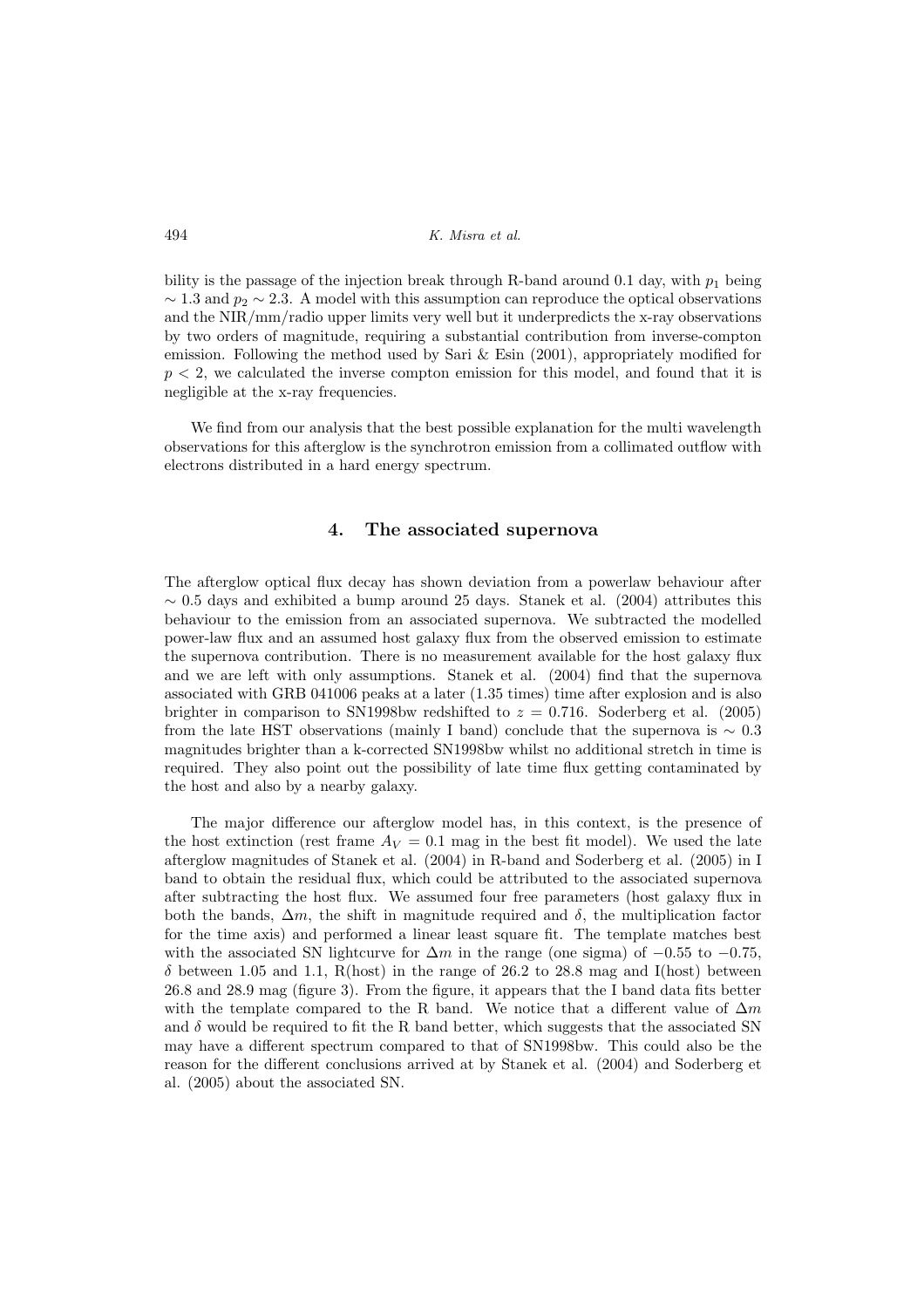

Figure 3. Comparison between the associated supernova in R (squares) and I (triangles) bands with the redshifted k-corrected SN1998bw (line) after applying a  $\Delta m$  and  $\delta$  correction (see text). The parameters used in obtaining the data sets are  $\Delta m = -0.65$ ,  $\delta = 1.05$ , R(host) = 26.2 and  $I(host) = 28.9$ . The curves have been shifted as indicated.

#### 5. Discussion

The decay index of  $\sim$  1.3 seen in GRB 041006 afterglow lightcurve, post the one day break, suggests that the underlying electron energy spectrum could be hard ( $p \sim 1.3$ ). A different model, proposed by Granot, Ramirez-Ruiz & Perna (2005), attributes this behaviour to the jet being viewed off-axis. In this model, the  $\sim 0.1$  day break is caused by the lorentz factor falling below the inverse of the viewing angle, there is no lateral expansion of the jet and the derived electron energy distribution is steeper ( $p \sim 2.2$ ). They invoke the presence of a stellar wind driven ambient density profile to explain the reported x-ray decay index ( $\alpha_x \sim 1.1$ ) which is flatter in comparison to the simultaneous optical decay index ( $\alpha_o \sim 1.3$ ). Granot et al. (2005) derive a kinetic energy of  $10^{51}$  ergs for this explosion.

Since we do not find the x-ray decay index to be flat (see section 3.), we used a normal ISM density profile for the ambient medium. The kinetic energy derived for the explosion is rather small  $(10^{48} \text{ ergs})$ . With the available set of data, it is impossible to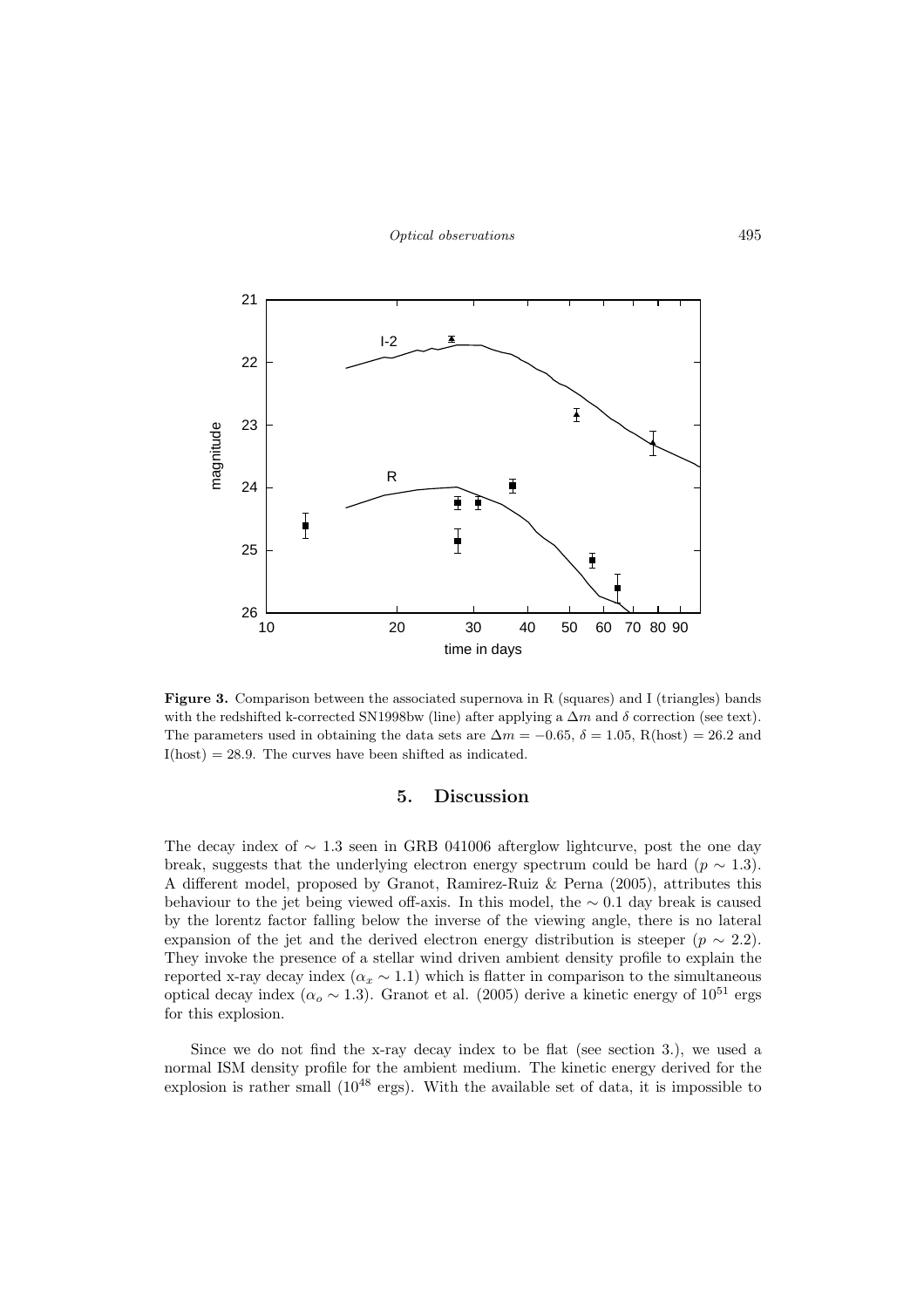discriminate between the two models. However, both off-axis jets and wind driven density profiles, although realistic, are not inferred commonly from the afterglow models. For this afterglow, in fact, there is no need of going beyond the simplistic assumption of an on-axis jet ploughing through a constant density interstellar medium, if one assumes a flatter electron energy spectrum with an appropriate upper cut off at higher energies.

Butler et al. (2004) extrapolate the observed optical spectrum, which has an index  $\beta_0$  of  $-1.0 \pm 0.1$  to the x-ray frequencies and find that the observed x-ray flux is underpredicted. They suggest that a possible explanation for this and also for the smaller  $\alpha_x$ could be the presence of considerable amount of inverse compton emission in the x-ray bands. They also find that the spectral index within the x-ray band ( $\beta_x \sim 0.7$ ) is smaller than that within the optical band ( $\beta_o \approx -1.1 \pm 0.1$ ). Since in our model, we have a hard electron energy spectrum,  $\beta$  is close to 0.7, and the presence of extinction in optical bands due to the dust column of the host galaxy, explains the observed higher optical  $\beta$ . Hence our model does not underpredict the observed x-ray flux, eventhough, the inverse compton emission predicted by the model is negligible at the x-ray frequencies.

# 6. Conclusions

- In this paper, we present the  $R_c$  band optical observations of the afterglow.
- We also show that multi-band observations can be well reproduced by synchrotron emission from a hard electron energy spectrum and an early jet break  $(t_j = 0.2 \text{ day}).$
- The model requires additional extinction due to the dust distribution in the host. The E(B-V) derived by us is two orders of magnitude lesser than what one would predict from the  $N_H$  column density inferred by Butler et al. (2004) assuming a Galaxy type gas to dust ratio. This difference might indicate a considerable difference in the characteristics of dust column of the host.
- The kinetic energy of the burst inferred from the model is low ( $\sim 10^{48}$  ergs), and is an order of magnitude smaller than the energy emitted in gamma rays.
- Comparison of the afterglow subtracted optical flux beyond 5.0 days with a redshifted k-corrected SN1998bw light curve shows that the associated supernova is brighter than SN1998bw, and has a longer rise time and might have a different spectrum than SN1998bw.

## Acknowledgments

This research has made use of data obtained through the High Energy Astrophysics Science Archive Research Center Online Service, provided by the NASA/Goddard Space Flight Center. The GCN system, managed and operated by Scott Barthelmy, is gratefully acknowledged. LR acknowledges Council for Scientific and Industrial Research, India for